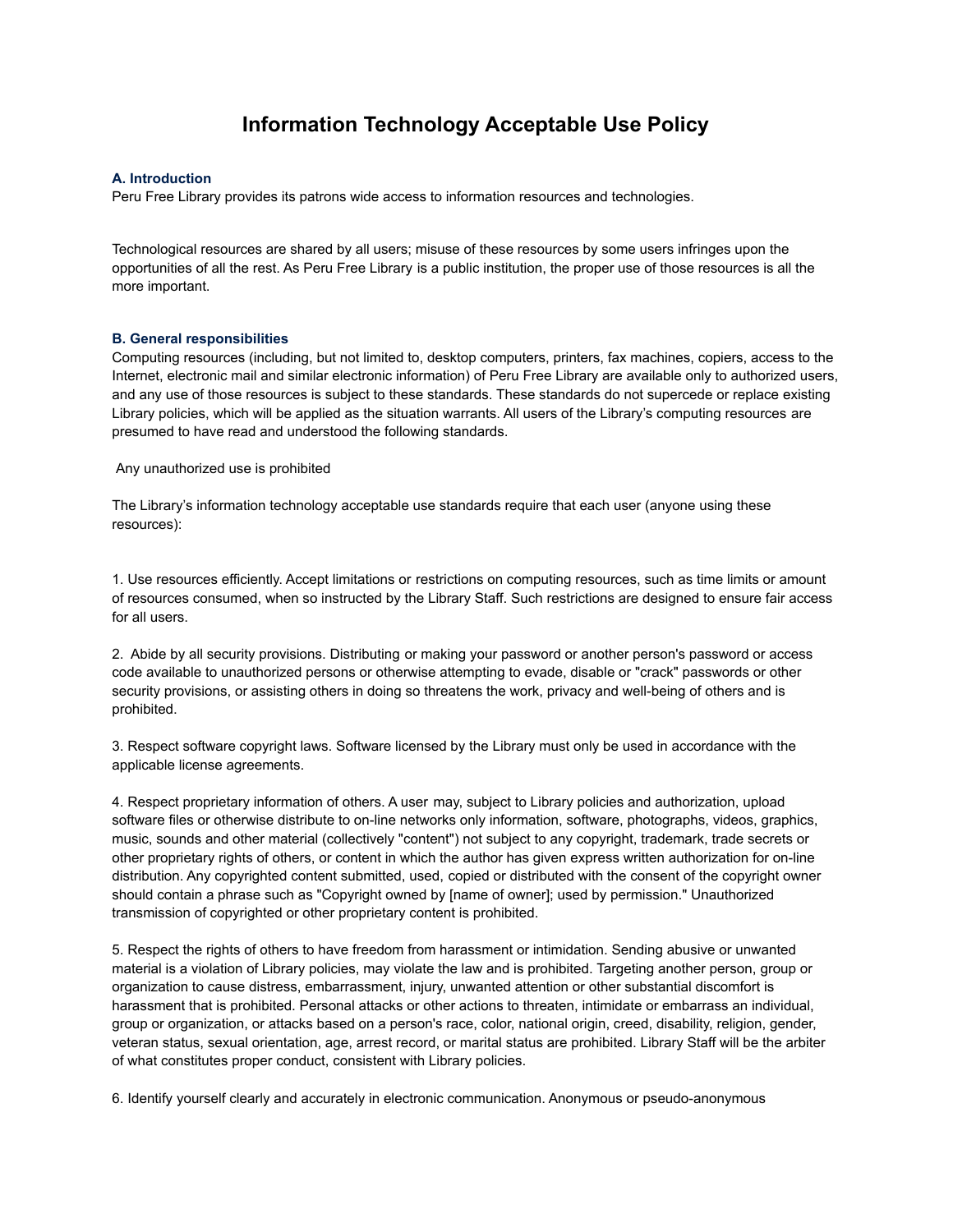communications do not dissociate any user from responsibility for their actions and are inappropriate. Communication under a false name or designation or a name or designation which the user is not authorized to use, including instances in conjunction with representing that the user is somehow acting on behalf of or under the auspices of Peru Free Library is prohibited.

7. Recognize limitations to privacy in electronic communications. Users may have an expectation that the contents of what they write or otherwise create, store and send be seen only by those to whom they intend or give permission to view; however, the security of electronic information on shared systems and networks is approximately that of paper documents in an unsealed or sealed envelope—generally respected, but breachable by someone determined to do so.

8. Cooperate as necessary. When necessary in the Library's discretion to maintain continued reasonable services, or in cases of irresponsible use, the Library may suspend user privileges or take or recommend other action deemed necessary or appropriate.

Recognize the Library reserves the right to access, review and monitor the use of computing resources.

9. Observe proper on-line etiquette. On-line networks shall be used only as permitted by the Library, only in accordance with applicable Library policies and only for lawful purposes. Any conduct that in the Library's discretion restricts or inhibits others from using an on-line network or violates Library policies or applicable law is not permitted. Users are prohibited from posting on or transmitting through any on-line network any unlawful, harmful, threatening, abusive, harassing, defamatory, vulgar, obscene, profane, hateful, racially or ethnically demeaning or threatening or otherwise objectionable material of any kind, including without limitation, any material which encourages conduct that would constitute a criminal offense, give rise to civil liability or otherwise violate any applicable law or Library policies. The Library reserves the right to restrict and/or interrupt communications through or by use of any Library computers or information technology services, which the Library believes to be harmful to the Library or to others.

10. Summary. Library information technology resources may be used for lawful and permitted purposes only. Non-compliance with any of the provisions of these standards may subject the user to sanctions and/or criminal prosecution, as well as personal liability in a civil suit.

## **C. Prohibited Conduct**

The following conduct in the use of Peru Free Library computing resources is specifically prohibited. These standards are not limited to this list and are subject to change via periodic review by the Board of Trustees:

1. Unauthorized attempts to monitor another user's password-protected data or electronic communication, or delete another user's password-protected data, electronic communications or software, without that person's permission.

2. Installing or running on any system a program that is intended to or is likely to result in eventual damage to a file or computer system.

3. Performing acts that would unfairly monopolize computing resources to the exclusion of other users, including (but not limited to) unauthorized installation of server system software or prolonged use of streaming media such as Internet radio stations.

4. Use of software, graphics, photographs, or any other tangible form of expression that would violate or infringe any copyright or similar legally recognized protection of intellectual property rights.

5. Activities that would constitute a violation of any policy of Peru Free Library's Board of Trustees.